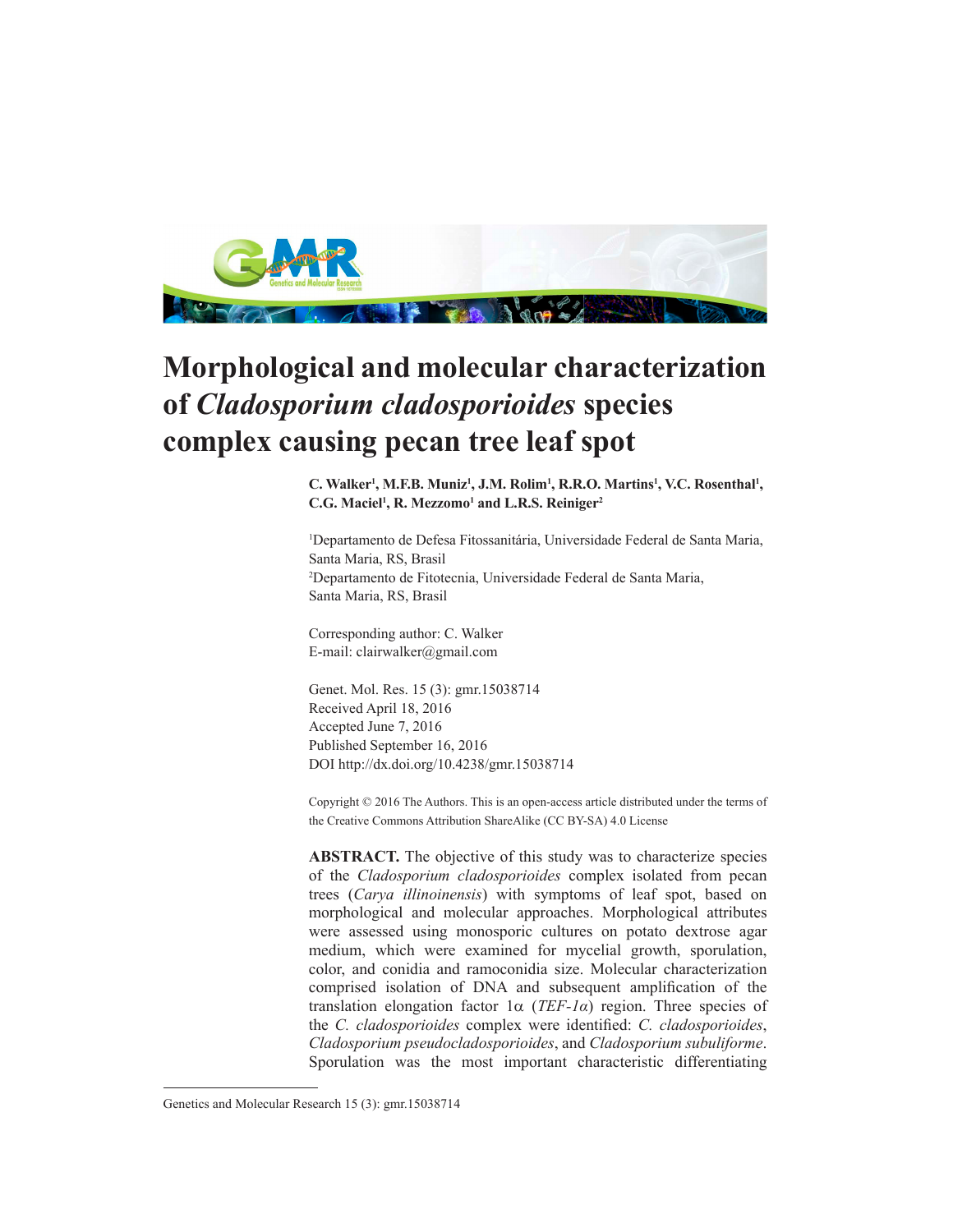species of this genus. However, morphological features must be considered together with molecular analysis, as certain characters are indistinguishable between species. *TEF-1α* can be effectively used to identify and group isolates belonging to the *C. cladosporioides* complex. The present study provides an important example of a methodology to ascertain similarity between isolates of this complex causing leaf spot in pecan trees, which should facilitate future pathogenicity studies.

**Key words:** *Carya illinoinensis*; *TEF-1α*; Phylogeny; Scab; Leaf spot

# **INTRODUCTION**

The pecan tree *Carya illinoinensis* (Wangenh.) K. Koch belongs to the Juglandaceae family, and is considered the most important species of its genus, members of which grow naturally throughout North America. Its fruits are harvested from native trees across its natural range; however, pecan farming extends considerably beyond this area, from Ontario, Canada, to south Oaxaca, Mexico, and from the Atlantic coast of Virginia and western Carolina to California. In addition, the pecan tree is commercially grown in smaller areas of Israel, South Africa, Australia, Egypt, Peru, Argentina, and Brazil (Thompson and Conner, 2012). In Brazil, almost all of the genetic material present in *C. illinoinensis* cultivars used in commercial orchards originates from the United States. According to Ministério da Agricultura, Pecuária e Abastecimento (2015), of the 41 cultivars registered by three companies located in Rio Grande do Sul State, only two were developed in-country. The number of areas containing pecan plantations has increased, mainly in the states of Rio Grande do Sul, Santa Catarina, and Paraná (Instituto Brasileiro de Geografia e Estatística, 2015).

The Juglandaceae are monoecious plants, with axillary androecious flowers and gynoecious flowers in erect terminal spikes. The drupaceous fruits have a husk that opens when ripe. The genera *Carya* and *Juglans* both produce edible nuts and valuable timber, and are considered the best-known genera in southern Brazil. *C. illinoinensis* is a large tree (50 m) with a straight trunk (150 cm in diameter), elliptical canopy, and deciduous foliage comprising alternate odd-pinnate leaves, each with 9-17 leaflets (Marchiori, 1997).

In Brazil, few studies have reported the occurrence of diseases in pecan trees. However, pathogens have recently been identified in pecan cultures, including *Fusarium* spp causing choke disease and leaf necrosis associated with root rot (Lazarotto et al., 2014a), and *Pestalotiopsis* spp responsible for leaf spot (Lazarotto et al., 2014b).

Scab caused by *Fusicladium effusum* G. Winter (syn. *Cladosporium caryigenum*) is regarded as the most important pecan disease in the southeastern United States and other humid regions of eastern South Africa, southern Brazil, and northeastern Mexico where the species is cultivated (Beck et al., 2005). Although some authors identify *F. effusum* as the source of pecan scab in Brazil, no studies have provided genetic evidence of the existence of this pathogen in the environment. However, our research group (Walker et al., 2016) has described the "First report of species in the *Cladosporium cladosporioides* complex causing pecan leaf spot in Brazil", namely *C. cladosporioides*, *Cladosporium pseudocladosporioides*, and *Cladosporium subuliforme*.

*Cladosporium* spp have a wide ecological distribution, occurring in all substrate types and in a wide variety of hosts, surviving in a biotrophic or necrotrophic manner, or even

Genetics and Molecular Research 15 (3): gmr.15038714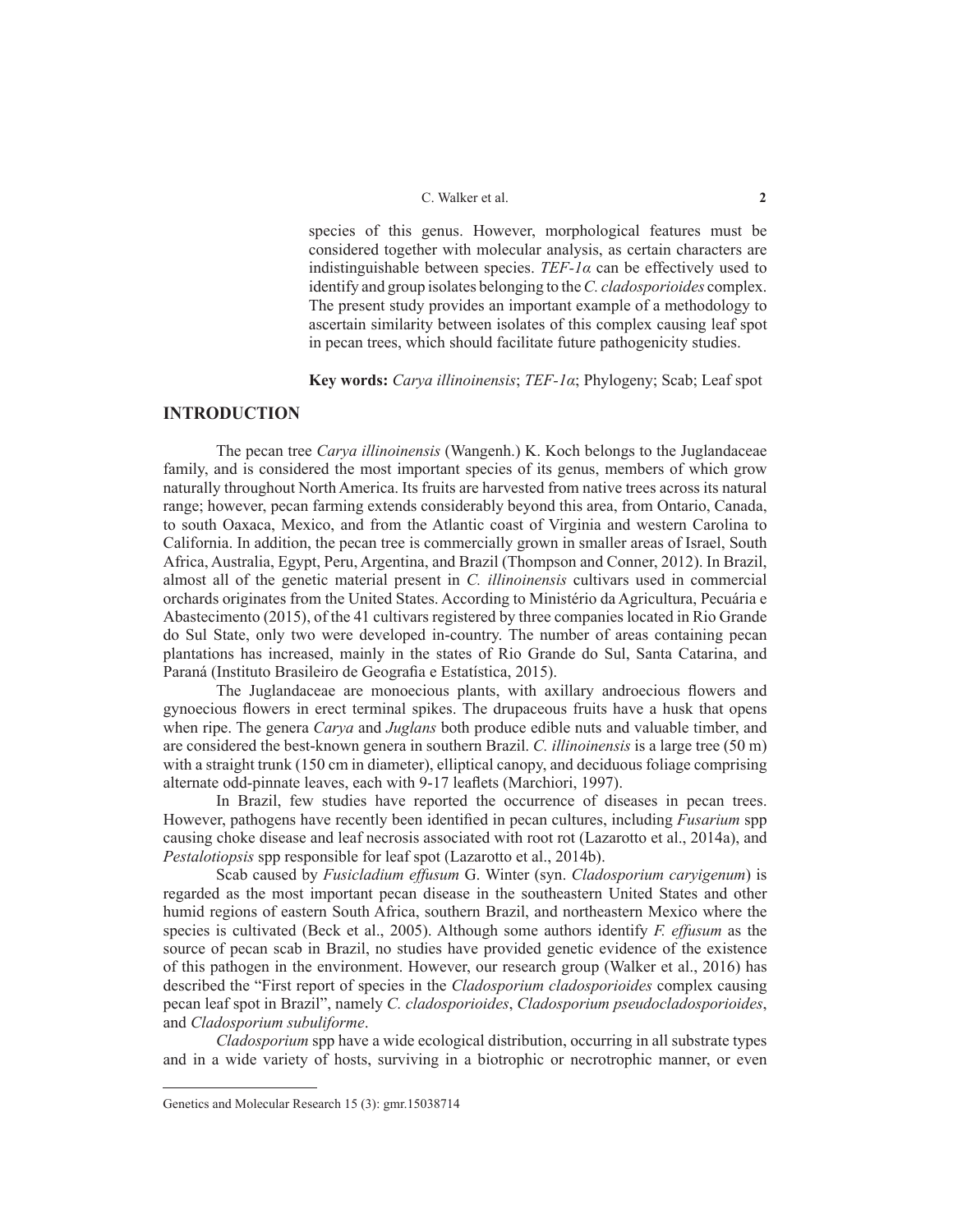in senescent plant tissue. Furthermore, *Cladosporium herbarum*, *C. cladosporioides*, and *Cladosporium oxysporum* do not seem to have obvious environmental preferences (Bensch et al., 2012).

*C. cladosporioides* is the most common saprophytic species of the genus, and is widely distributed around the world. It survives on senescent plant material or in fresh leaves as a secondary invader, but can also be isolated from air, soil, textiles, and numerous other substrates and is considered an endophytic fungus (Bensch et al., 2012). Despite being thought of as saprophytic, however, *C. cladosporioides* has been implicated in diseases such as leaf spot and scab. In 1973, Anilkumar and Seshadri (1975) identified this fungus as the causative agent of leaf spot in sunflowers (*Helianthus annuus* L.) in Bangalore, India. In addition, Chen et al. (2009) were the first to report the occurrence of scab caused by *C. cladosporioides* in papaya (*Carica papaya*) in Taiwan.

Leaf spot caused by species of the genus *Cladosporium* has been observed in several plants species. In Greece, Berner et al. (2007) described the presence of *C. herbarum* in *Centaurea solstitialis* L., causing light-brown leaf spots on the lower leaves and necrotic lesions along the stem. Moreover, in *Syagrus oleracea*, Oliveira et al. (2014) verified the existence of *Cladosporium perangustum*-derived leaf spot. According to these authors, the first symptoms appear as small, yellowish, water-soaked spots on young or mature leaves, which develop into brown necrotic streaks running parallel to the leaf veins. In China, Zheng et al. (2014) reported leaf spot caused by *C. oxysporum* in a greenhouse culture of *Solanum melongena* L.

Considering the aforementioned findings, the objective of this study was to characterize species of the *C. cladosporioides* complex responsible for leaf spot in the pecan tree, using both morphological and molecular characteristics.

## **MATERIAL AND METHODS**

Collection of plant material from pecan orchards showing symptoms of disease caused by *Cladosporium* spp was carried out from January to April 2014, in the southern Brazilian states of Rio Grande do Sul (RS), Santa Catarina (SC), and Paraná (PR). Collection points were georeferenced with the Global Positioning System, as shown in Table 1.

|           |                |                 | <b>Table 1.</b> Areas in Rio Grande do Sul (RS), Santa Catarina (SC), and Parana (PR) states in which Cladosporium<br>spp isolates were collected from pecan tree (Carya illinoinensis) orchards. |                          |
|-----------|----------------|-----------------|---------------------------------------------------------------------------------------------------------------------------------------------------------------------------------------------------|--------------------------|
| Area code | Isolates (N)   | Collection date | County/state                                                                                                                                                                                      | DMS coordinates          |
| 1PR       |                | January 2014    | Missal/PR                                                                                                                                                                                         | -25°04'50"S, -54°16'03"W |
| 2PR       | $\overline{c}$ | January 2014    | Toledo/PR                                                                                                                                                                                         | -24°75'24"S, -53°66'45"W |
| 3PR       |                | January 2014    | Assis Chateaubriand/PR                                                                                                                                                                            | -24°41'00"S, -53°52'13"W |
| 4PR       |                | January 2014    | Pato Branco/PR                                                                                                                                                                                    | -26°27'37"S. -52°60'34"W |
| 12PR      | 8              | March 2014      | Porto Amazonas/PR                                                                                                                                                                                 | -25°32'22"S, -49°54'29"W |
| 6SC       |                | January 2014    | Palmitos/SC                                                                                                                                                                                       | -27°12'00"S. -53°22'10"W |
| 7SC       |                | January 2014    | São João do Oeste/SC                                                                                                                                                                              | -27°05'01"S, -53°58'37"W |
| 8RS       |                | February 2014   | Alegrete/RS                                                                                                                                                                                       | -29°48'53"S, -55°49'15"W |
| 9RS       |                | February 2014   | Uruguaiana/RS                                                                                                                                                                                     | -29°26'11"S, -56°41'05"W |
| 10RS      |                | February 2014   | Itaqui/RS                                                                                                                                                                                         | -29°12'07"S, -56°29'34"W |
| 11RS      |                | February 2014   | São Borja/RS                                                                                                                                                                                      | -28°63'39"S, -55°84'83"W |
| 13RS      |                | March 2014      | Santa Maria (Pains)/RS                                                                                                                                                                            | -29°45'25"S. -53°40'00"W |
| 14RS      | 8              | March 2014      | Santa Maria (Fepagro)/RS                                                                                                                                                                          | -29°40'19"S, -53°54'35"W |
| 15RS      | 3              | April 2014      | Dilermando de Aguiar/RS                                                                                                                                                                           | -29°47'52"S. -54°05'45"W |
| 16RS      | 4              | April 2014      | Cachoeira do Sul/RS                                                                                                                                                                               | -30°00'20"S, -52°53'00"W |
| 17RS      | $\overline{c}$ | April 2014      | Cachoeira do Sul/RS                                                                                                                                                                               | -30°00'16"S. -52°53'25"W |

**Table 1.** Areas in Rio Grande do Sul (RS), Santa Catarina (SC), and Paraná (PR) states in which *Cladosporium*

Genetics and Molecular Research 15 (3): gmr.15038714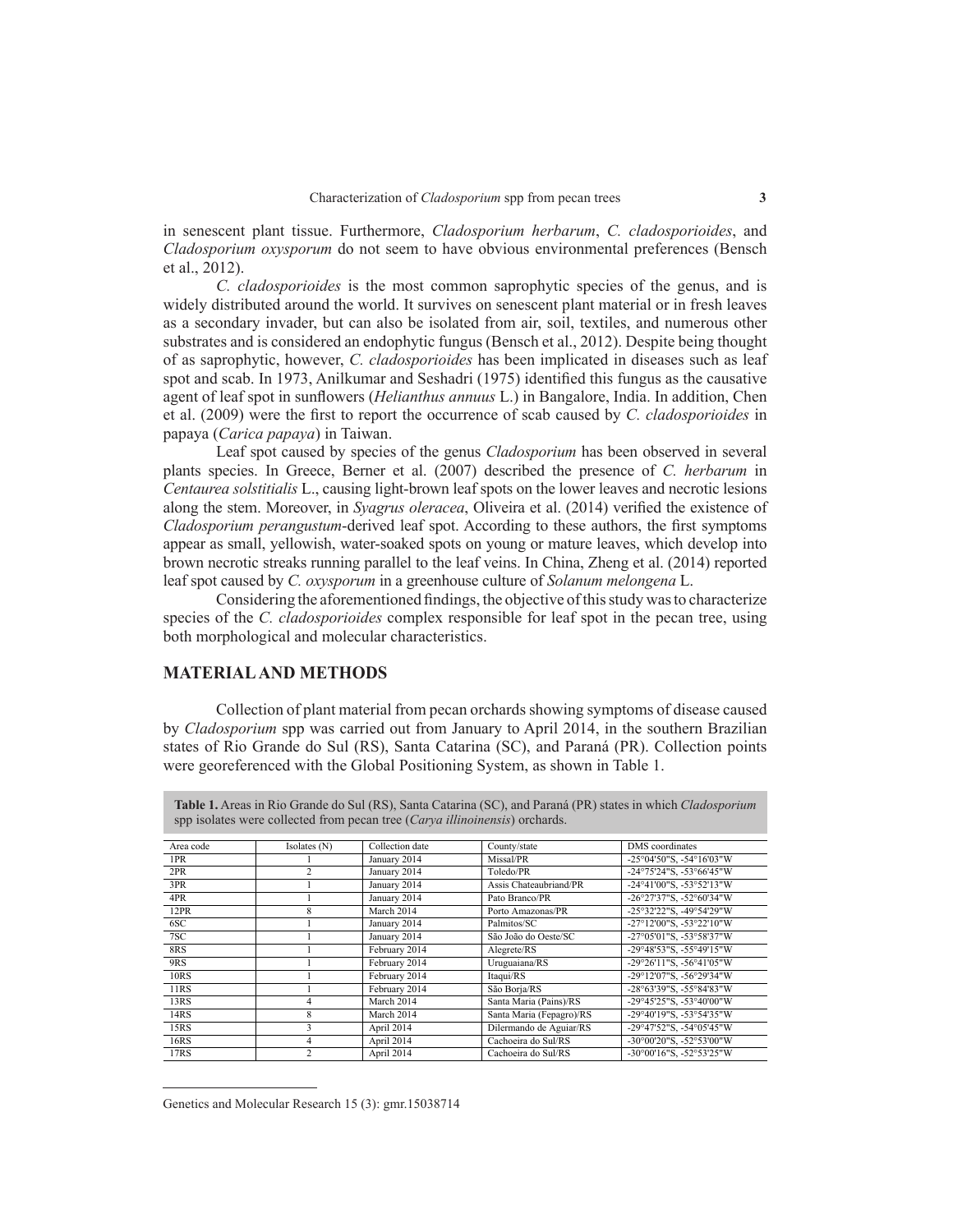Compound pecan leaves with typical symptoms of leaf spot caused by *Cladosporium* spp were collected from east side to west side in each tree, by removing two leaves from the lower and upper thirds of the crown, to get a total of eight leaves per tree.

For each area, 12 trees were sampled by the traversal walking method. Plant material collected in the field was properly identified, packed in aluminum foil and plastic bags, and placed in Styrofoam boxes containing ice to maintain a low temperature during transport to the laboratory. The material was subsequently transported to Laboratório de Fitopatologia "Elocy Minussi" of Departamento de Defesa Fitossanitária at Universidade Federal de Santa Maria, for identification and isolation of pathogens. *Cladosporium* spp were isolated from necrotic lesions on pecan leaflets. Small dark-brown-to-black spots were observed, as well as others of a whitish-gray color with a brown halo. As the disease progressed, some lesions were found to coalesce and form cracks appearing alongside the veins (Figure 1).



**Figure 1.** Leaf spot symptoms caused by *Cladosporium* spp in pecan trees (*Carya illinoinensis*). **A.** and **B.** Appearance of lesions under a stereoscopic microscope. **C.** Necrotic lesions were observed to coalesce and break the leaf blade along the veins. **D.** Stereoscopic microscope view of necrotic lesions with presence of fungal reproductive structures.

For pathogen isolation, leaflets showing disease symptoms were first sterilized for 30 s with 70% ethanol and 1% sodium hypochlorite, and rinsed twice in autoclaved distilled water. The plant material was then placed on sheets of filter paper to remove excess liquid, and transferred to sterilized plastic gerbox containers (transparent polystyrene crystal; 11 x 11 x 3.5 cm) containing two sheets of pre-moistened filter paper. The boxes were kept in a moist chamber at 25°C under a 12-h photoperiod for 7 days. After this time, a stereoscopic microscope was used to observe lesions for pathogenic signs and to isolate the organism responsible.

Genetics and Molecular Research 15 (3): gmr.15038714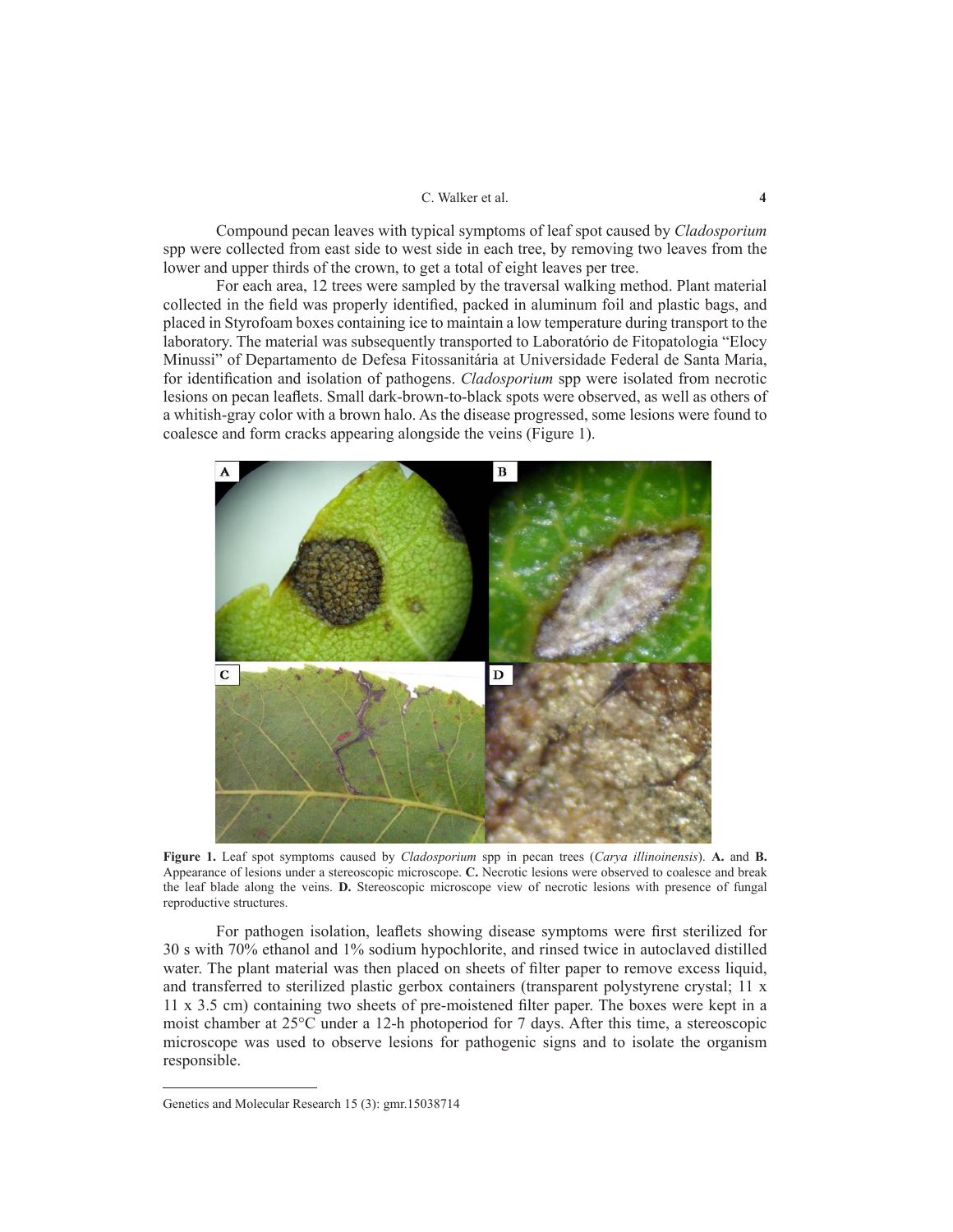After pathogen isolation, the monosporic culture technique was employed to purify isolates, involving the transfer of a single conidium to potato dextrose agar (PDA) medium, as described by Fernandez (1993). Subsequently, the plates were transferred to a 24°C incubation chamber and subjected to a 12-h photoperiod for 2 weeks, before being stored according to the Castellani method (Alfenas and Ferreira, 2007), and by spore suspension in silica gels kept in a freezer in the dark, as suggested by Clive H. Bock (personal communication, July 16, 2014).

All 40 isolates obtained were used for morphological characterization. The experiment was performed using fungal mycelial disks approximately 6 mm in diameter, obtained from colonies after 2 weeks of growth on PDA medium. The disks were transferred to Petri dishes containing PDA medium, and kept in a 24°C incubation chamber under a 12-h photoperiod for 19 days. Four replicates were made for each isolate, each replicate consisting of one plate. Mycelial growth was evaluated daily by measuring the average colony diameter in two diametrically opposite directions. To measure the concentration of spore suspensions, 20 mL autoclaved distilled water was added to each plate, and colonies were scraped with a Drigalski spatula before being filtered through a double layer of gauze. Spore concentration (conidia/mL) was estimated with a Neubauer chamber, and evaluation of sporulation was performed after 20 days. Plates cultured for 19 days were used for colony color estimation, and observations of both the top and reverse sides were made according to the Munsell Soil Color Chart (Munsell Color, Grand Rapids, MI, USA). To assess conidia and ramoconidia size, slides were prepared and measurements performed by optical microscopy at 40X magnification, with a ruler attached to the eyepiece lens. The width and length of 50 conidia and 15 ramoconidia were recorded for each isolate.

Morphological characteristics were determined according to the methodology and *C. cladosporioides* species complex classification key proposed by Bensch et al. (2010). Isolates were transferred to synthetischer nährstoffarmer agar medium and incubated at 24°C under a 12-h photoperiod for 7 to 9 days (Bensch et al., 2010), after which, fungal structures were observed with an optical microscope.

DNA was extracted from the mycelium produced by each of the 39 isolates in potato dextrose broth, utilizing the cetyltrimethylammonium bromide method described by Doyle and Doyle (1990). The genomic DNA obtained was used in a polymerase chain reaction (PCR) to amplify the translation elongation factor  $1\alpha$  (*TEF-1α*) genic sequence using the primers EF-F (5'-GTYGTYATYGGYCACGTYGAYTC-3'; de Souza et al., 2012) and Tef997R (5'-CAGTACCGGCRGCRATRATSAG-3'; Shoukouhi and Bissett, 2009).

Each reaction included approximately 30 ng DNA, 10X buffer (Life Technologies), 2.5 μM each deoxynucleotide, 20 nM MgCl<sub>2</sub>, 25 pmol each primer, 5 U *Taq* polymerase, and ultrapure water (autoclaved MiliQ water) up to the required volume. Amplification was performed on a PTC-100 thermocycler (MJ Research Inc., Waltham, MA, USA) under the following cycling conditions:  $94^{\circ}$ C for 2 min, 30 cycles of  $94^{\circ}$ C for 45 s,  $55^{\circ}$ C for 30 s, and 72°C for 35 s, then 72°C for 10 min. PCR products were subsequently stored at 4°C. A negative control lacking the DNA template was run alongside the reactions. Amplified DNA fragments and the negative control were subjected to agarose gel electrophoresis on a 1.2% gel in 1X Tris/borate/ethylenediaminetetraacetic acid buffer containing ethidium bromide, and visualized under ultraviolet light.

PCR products were purified with 13% polyethylene glycol 8000, and oligonucleotides EF-F and Tef997R were used in sequencing reactions carried out on a MegaBACE 500 system (Amersham Biosciences, Little Chalfont, UK). The sequenced fragments were then analyzed

Genetics and Molecular Research 15 (3): gmr.15038714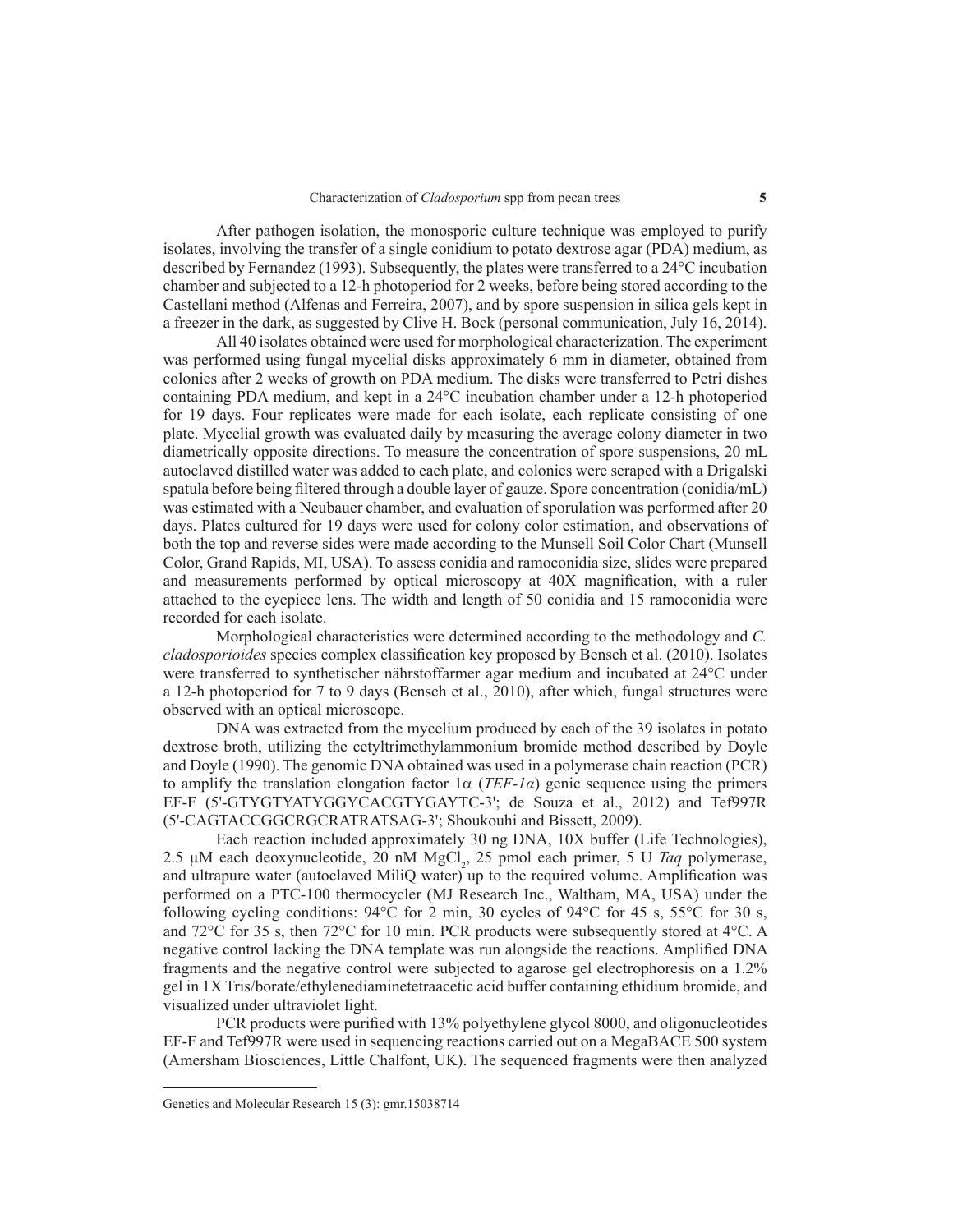using BioEdit (Hall, 1999), and compared to those of species from the *C. cladosporioides* complex available on GenBank. For construction of a phylogenetic tree, the Basic Local Alignment Search Tool (BLAST; http://blast.ncbi.nlm.nih.gov) was first used to align the nucleotide sequences obtained from each isolate. GenBank sequences with the highest "scores" were then selected. The nucleotide sequences were aligned using the ClustalW algorithm and phylogenetic analysis was conducted based on the neighbor-joining method with 1000 replicates using MEGA version 4 (Tamura et al., 2007). Finally, similarity between isolate sequences was calculated using the BLAST procedure.

Quantitative data concerning morphological characteristics were subjected to multivariate cluster analysis using GENES software, version 2009.7.0. A standardized Euclidean distance matrix (D2) was calculated as a dissimilarity measure and used for cluster analysis employing the unweighted pair group method with arithmetic mean (UPGMA; Cruz, 2008).

# **RESULTS**

The morphological characteristics of the *Cladosporium* spp isolates were consistent with those in published descriptions of species from the *C. cladosporioides* complex (Bensch et al., 2010). Mycelial growth varied between 63.3 (isolate 1PR) and 75.06 mm (16/16RS) after 19 days of incubation (Table 2). Colonies of *C. pseudocladosporioides*, a species included within the same complex, grow to 65-78 mm in diameter after 14 days on PDA medium, as described in the literature mentioned above. Only isolate 16/2RS exhibited abundant aerial mycelia, with others showing sparse and flat growth. On the surface, colonies were greenish grey to dark greenish grey, while the reverse of the plate revealed a greenish-black coloration (Table 2). Sporulation ranged from 2.09 x  $10^6$  (6SC) to 68.63 x  $10^6$  spores/mL (14/9RS). Conidia varied from 2.47 to 2.9 µm in width, and 4.1 to 6.7 µm in length (Table 2), differing in shape from ellipsoid to thin-walled limoniform, and forming long, branched, pale olivebrown chains, most without a septum. Ramoconidial widths between 2.67 and 4.67 µm, and lengths from 12.5 to 23.67 um were observed. Ramoconidia had thin walls, similar coloring to conidia, and one or no septa (Table 2).

Morphological characteristics (mycelial growth, sporulation, width and length of conidia and ramoconidia) of the *Cladosporium* spp isolates were grouped according to similarity, and the extent of their contribution to inter-isolate discrimination was established. Through multivariate analysis, the relative importance of each feature to isolate dissimilarity was estimated, with sporulation being responsible for the most significant contribution of 96.13%, and mycelial growth accounting for only 2.37%. Of the remaining characters, conidial length and width were associated with only 0.0024 and 0.0849% of variance, respectively, and width and length of ramoconidia 0.0741 and 1.3348%, respectively (Figure 2).

From the UPGMA dendrogram, it was observed that the *Cladosporium* spp isolates formed five groups at a level of 30% dissimilarity. The group formed by isolates 6SC, 16/2RS, 7SC, 16/16RS, 13/1RS, 2/1PR, and 10RS exhibited 100% dissimilarity in relation to other clusters, indicating that these isolates are morphologically distinct from the other groupings generated. Of all isolates, 6SC and 16/2RS were found to be morphologically closest, showing only 3.42% dissimilarity. Moreover, the pairs formed by isolates 14/5RS and 16/17RS, and 2/2PR and 8RS demonstrated minimal dissimilarity, with a value of 3.95% in each case (Figure 2).

Genetics and Molecular Research 15 (3): gmr.15038714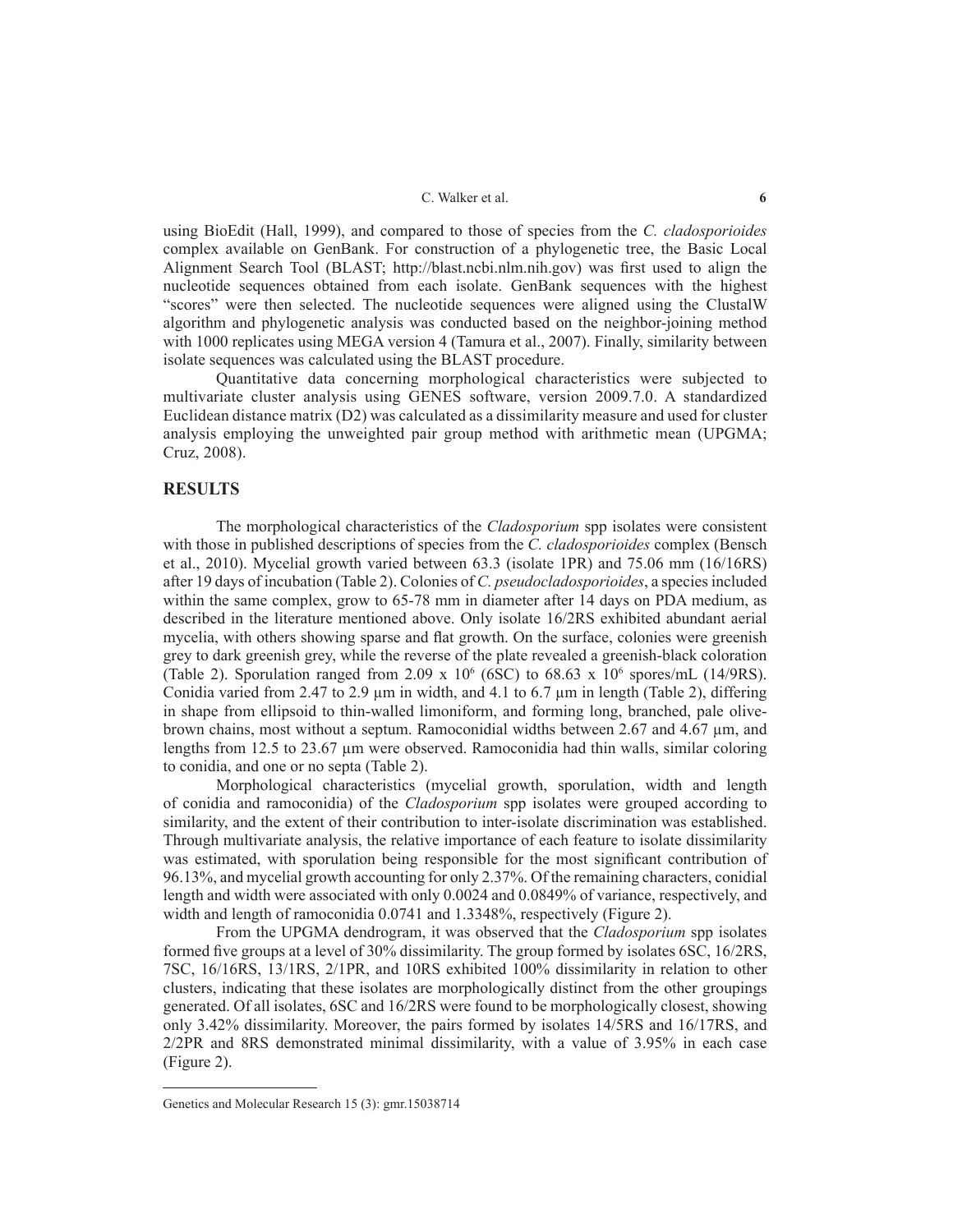| Colony diameter<br>Isolate<br>(mm) |       | Sporulation<br>$(x10^6$ spores/mL) | Conidia         |                  | Ramoconidia     |                  | Colony pigmentation on PDA (Munsell<br>Soil Color Chart) |                    |
|------------------------------------|-------|------------------------------------|-----------------|------------------|-----------------|------------------|----------------------------------------------------------|--------------------|
|                                    |       |                                    | Width $(\mu m)$ | Length $(\mu m)$ | Width $(\mu m)$ | Length $(\mu m)$ | Reverse                                                  | Surface            |
| 1PR                                | 63.30 | 41.47                              | 2.75            | 5.50             | 3.17            | 13.50            | Greenish-black                                           | Greenish-gray      |
| 2/1PR                              | 72.24 | 3.36                               | 2.60            | 5.15             | 4.17            | 23.67            | Greenish-black                                           | Greenish-gray      |
| 2/2PR                              | 69.52 | 26.27                              | 2.50            | 5.30             | 3.00            | 13.67            | Greenish-black                                           | Greenish-gray      |
| 3PR                                | 66.74 | 30.80                              | 2.55            | 4.50             | 3.83            | 16.00            | Greenish-black                                           | Greenish-gray      |
| 4PR                                | 72.87 | 13.93                              | 2.65            | 5.85             | 3.83            | 15.17            | Greenish-black                                           | Greenish-gray      |
| 12/1PR                             | 69.34 | 28.73                              | 2.70            | 5.00             | 3.50            | 14.70            | Greenish-black                                           | Greenish-gray      |
| 12/8PR                             | 71.60 | 58.93                              | 2.65            | 4.95             | 4.17            | 15.33            | Greenish-black                                           | Dark greenish-gray |
| 12/7PR                             | 64.87 | 49.93                              | 2.65            | 5.40             | 3.50            | 17.83            | Greenish-black                                           | Greenish-gray      |
| 12/18PR                            | 67.47 | 25.43                              | 2.60            | 4.90             | 3.17            | 16.33            | Greenish-black                                           | Greenish-gray      |
| 12/9PR                             | 71.54 | 28.03                              | 2.55            | 5.25             | 2.67            | 15.67            | Greenish-black                                           | Greenish-gray      |
| 12/14PR                            | 70.04 | 41.07                              | 2.80            | 5.20             | 4.17            | 16.33            | Greenish-black                                           | Greenish-gray      |
| 12/3PR                             | 70.02 | 46.83                              | 2.62            | 5.35             | 3.83            | 16.17            | Greenish-black                                           | Dark greenish-gray |
| 12/6PR                             | 67.82 | 56.50                              | 2.77            | 5.30             | 4.17            | 17.33            | Greenish-black                                           | Greenish-gray      |
| 6SC                                | 74.21 | 2.09                               | 2.50            | 6.40             | 4.17            | 15.83            | Greenish-black                                           | Greenish-gray      |
| 7SC                                | 73.00 | 6.84                               | 2.70            | 6.05             | 3.00            | 15.67            | Greenish-black                                           | Greenish-gray      |
| 8RS                                | 68.67 | 25.77                              | 2.60            | 5.85             | 3.33            | 14.50            | Greenish-black                                           | Greenish-gray      |
| 9RS                                | 68.70 | 39.63                              | 2.60            | 4.85             | 3.17            | 13.50            | Greenish-black                                           | Dark greenish-gray |
| <b>10RS</b>                        | 66.75 | 10.18                              | 2.55            | 6.45             | 3.00            | 16.00            | Greenish-black                                           | Greenish-gray      |
| 11RS                               | 68.17 | 38.67                              | 2.55            | 5.75             | 2.83            | 22.50            | Greenish-black                                           | Greenish-gray      |
| 13/10RS                            | 68.13 | 32.00                              | 2.62            | 4.90             | 3.17            | 16.67            | Greenish-black                                           | Greenish-gray      |
| 13/1RS                             | 68.39 | 2.97                               | 2.47            | 6.70             | 3.33            | 14.17            | Greenish-black                                           | Greenish-gray      |
| 13/12RS                            | 69.37 | 24.33                              | 2.57            | 5.40             | 4.50            | 13.83            | Greenish-black                                           | Dark greenish-grav |
| 13/34RS                            | 73.70 | 51.10                              | 2.52            | 5.50             | 4.00            | 16.17            | Greenish-black                                           | Greenish-gray      |
| 14/25RS                            | 70.26 | 39.07                              | 2.57            | 5.60             | 3.17            | 16.17            | Greenish-black                                           | Dark greenish-gray |
| 14/5RS                             | 72.40 | 41.80                              | 2.55            | 5.00             | 3.33            | 14.50            | Greenish-black                                           | Dark greenish-grav |
| 14/17RS                            | 64.81 | 45.57                              | 2.72            | 5.30             | 3.83            | 14.00            | Greenish-black                                           | Greenish-gray      |
| 14/8RS                             | 71.28 | 66.50                              | 2.75            | 5.75             | 4.00            | 15.00            | Greenish-black                                           | Greenish-gray      |
| 14/26RS                            | 73.62 | 48.23                              | 2.57            | 5.60             | 3.33            | 16.00            | Greenish-black                                           | Greenish-gray      |
| 14/10RS                            | 69.15 | 41.63                              | 2.57            | 6.00             | 2.83            | 12.50            | Greenish-black                                           | Greenish-gray      |
| 14/9RS                             | 71.84 | 68.63                              | 2.72            | 4.70             | 4.00            | 14.17            | Greenish-black                                           | Greenish-gray      |
| 14/21RS                            | 74.38 | 30.50                              | 2.67            | 4.10             | 3.17            | 16.50            | Greenish-black                                           | Greenish-gray      |
| 15/7RS                             | 71.06 | 52.57                              | 2.77            | 5.30             | 2.67            | 14.83            | Greenish-black                                           | Greenish-gray      |
| 15/23RS                            | 67.39 | 63.33                              | 2.60            | 4.45             | 4.17            | 13.33            | Greenish-black                                           | Greenish-gray      |
| 15/5RS                             | 71.97 | 37.33                              | 2.52            | 5.50             | 3.17            | 14.17            | Greenish-black                                           | Greenish-gray      |
| 16/16RS                            | 75.06 | 7.28                               | 2.62            | 5.20             | 3.33            | 14.83            | Greenish-black                                           | Greenish-gray      |
| 16/13RS                            | 74.71 | 19.33                              | 2.57            | 6.00             | 3.83            | 18.50            | Greenish-black                                           | Dark greenish-grav |
| 16/2RS                             | 74.69 | 2.22                               | 2.90            | 5.35             | 4.33            | 16.00            | Greenish-black                                           | Greenish-gray      |
| 16/17RS                            | 73.36 | 42.77                              | 2.52            | 5.45             | 3.17            | 14.17            | Greenish-black                                           | Greenish-gray      |
| 17/2RS                             | 73.58 | 60.93                              | 2.52            | 5.20             | 3.83            | 13.33            | Greenish-black                                           | Greenish-gray      |
| 17/18RS                            | 73.14 | 60.00                              | 2.67            | 4.15             | 4.67            | 19.33            | Greenish-black                                           | Greenish-gray      |

**Table 2.** Morphological characteristics of *Cladosporium* spp isolates from pecan (*Carya illinoinensis*) leaves after a 19-day incubation on potato dextrose agar (PDA) medium at 24°C under a 12-h photoperiod.

A phylogenetic dendrogram was constructed using an alignment of *TEF-1α* sequences from the isolates obtained in this study and those of *Cladosporium* spp isolates in GenBank (Figure 3). The phylogenetic tree resulted from grouping genetically similar isolates, and corroborated certain aspects of the dendrogram generated with morphological data (Figure 2). Sequences from isolates 16/16RS, 7SC, 15/5RS, 14/5RS, 13/1RS, 11RS, 17/2RS, 16/17RS, 16/13RS, 14/25RS, 14/17RS, 13/34RS, 13/10RS, 10RS, 2/2PR, and 6SC were clustered in a clade with others from GenBank associated with *C. pseudocladosporioides*, indicating high genetic similarity between these organisms. In addition, 8RS and 13/12RS were also shown to be very similar to each other, being grouped in a separate clade including other GenBank *C. pseudocladosporioides* sequences.

Other isolates (12/1PR, 12/14PR, and 14/26RS) were found to share genetic similarity with a *C. cladosporioides* sequence deposited in GenBank under accession No. HM148292.1. Likewise, isolate 9RS grouped with HM148249.1, and 2/1PR with HM148248.1, accession Nos. for sequences identified as *C. cladosporioides TEF-1α*. Isolates 12/6PR, 15/23RS, 3PR,

Genetics and Molecular Research 15 (3): gmr.15038714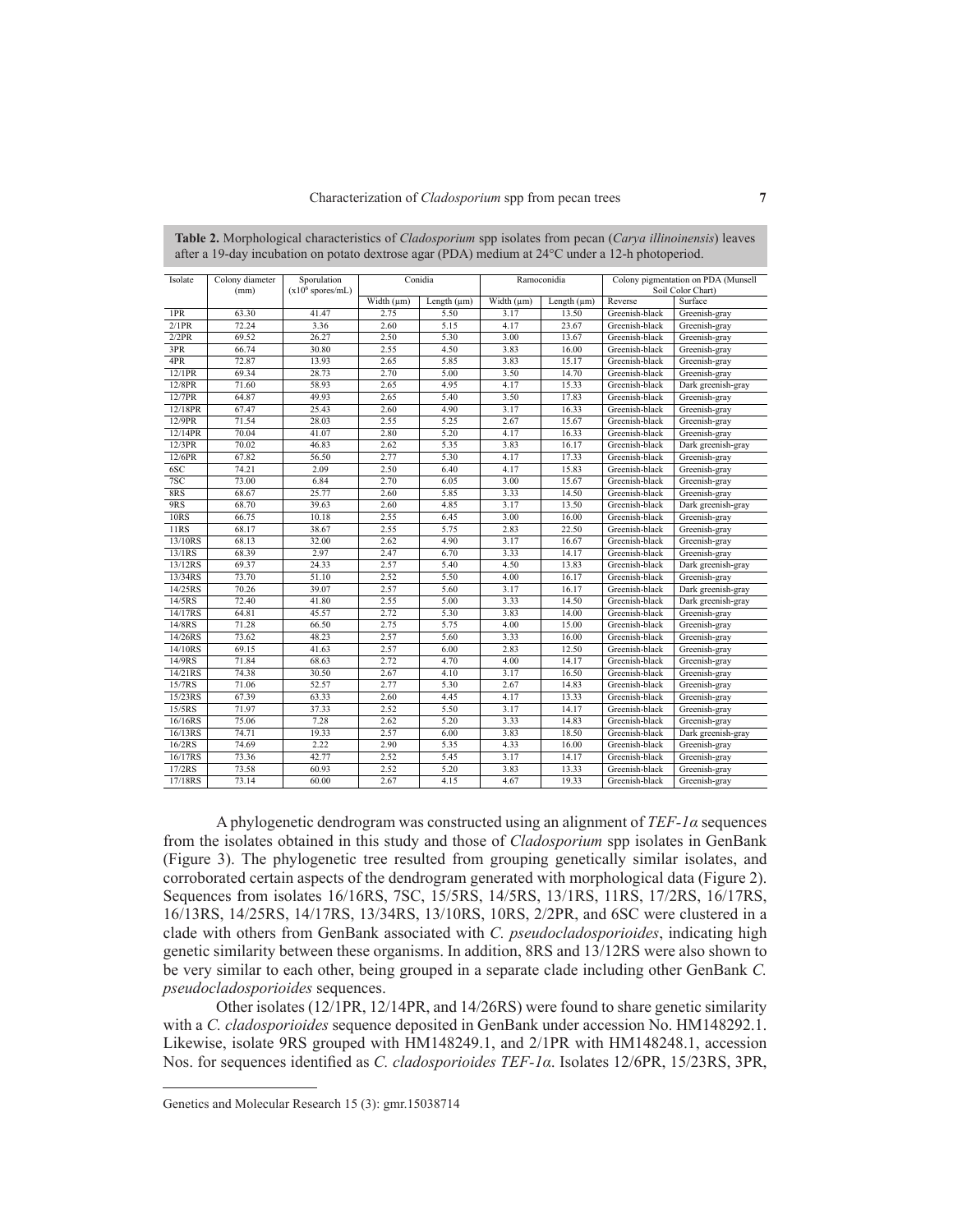

**Figure 2.** Dendrogram of estimated dissimilarity (percentages) among 40 *Cladosporium* spp isolates obtained from pecan trees (*Carya illinoinensis*). The dendrogram was generated using the unweighted pair group method with arithmetic mean based on a Euclidean distance matrix comprising six morphological characters (mycelial growth, sporulation, and width and length of conidia and ramoconidia).



**Figure 3.** Phylogenetic dendrogram of TEF-1α DNA sequences based on the neighbor-joining method with 1000 bootstrap replicates. Numbers on branches represent bootstrap support. \**Cladosporium* spp isolates obtained in this study.

Genetics and Molecular Research 15 (3): gmr.15038714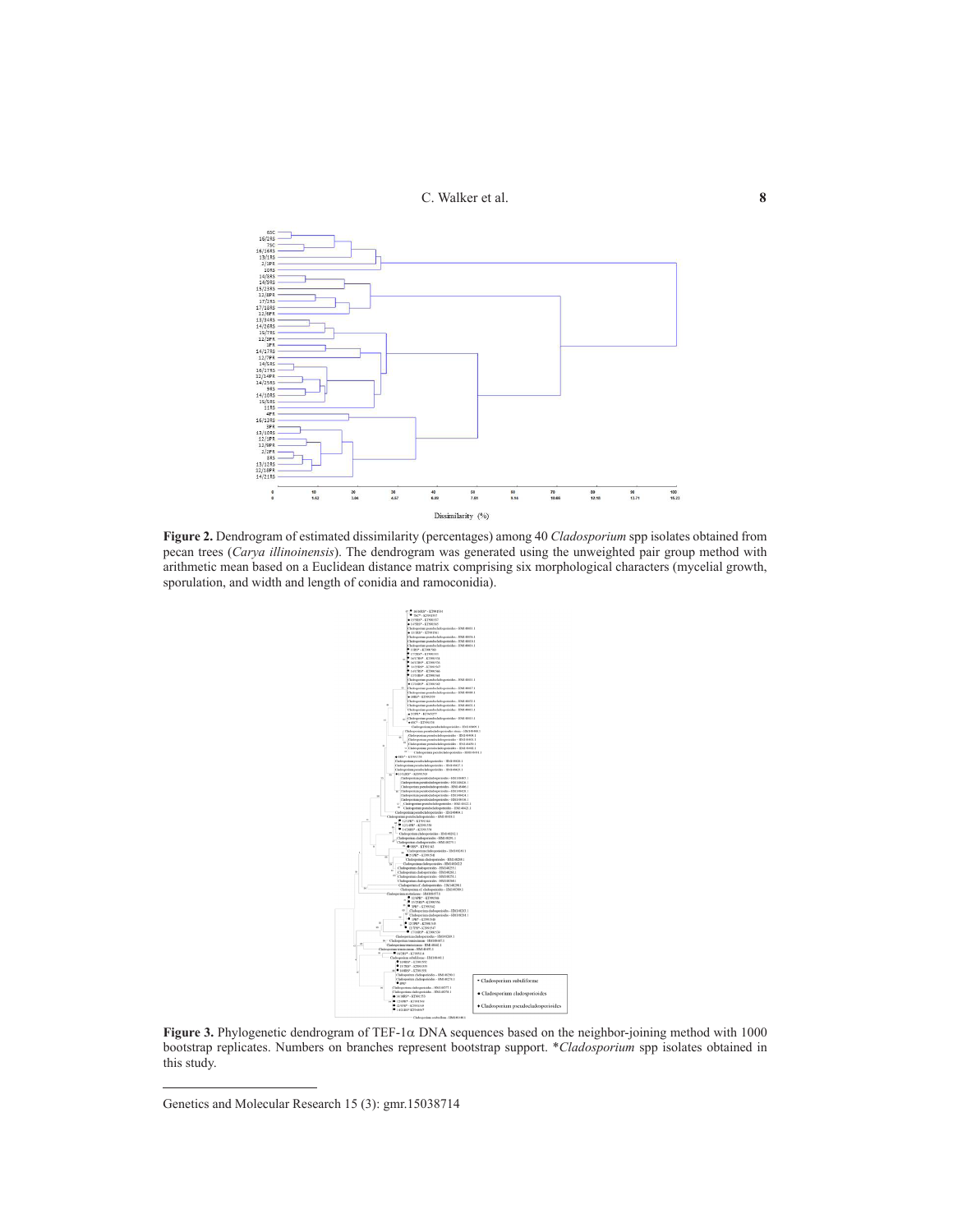1PR, 12/3PR, 12/7PR, and 17/18RS were incorporated in a larger group and subdivided, showing a high level of genetic similarity to each other. Sequences from 14/9RS, 15/7RS, 14/8RS, 4PR, 14/10RS, 12/8PR, 12/9PR, and 14/21RS were included in another big clade, divided into smaller groups, confirming a genetic affinity between some of the organisms isolated in this study and those described in GenBank as *C. cladosporioides*. Only isolate 16/2RS was affiliated in the phylogenetic dendrogram with *C. subuliforme* (HM148441.1).

Phylogenetic analysis was able to distinguish between the isolates, and confirmed that 20 of them shared a high degree of genetic similarity with GenBank sequences reported as *C. cladosporioides*, while 18 exhibited substantial genetic resemblance to *C. pseudocladosporioides*. Only one isolate showed greater sequence homology with *C. subuliforme*.

## **DISCUSSION**

The *Cladosporium* spp morphological characteristics recorded in the present study were consistent with those reported in other investigations under similar conditions (culture medium, temperature). Our observations agree with those described previously for *C. cladosporioides*, *C. pseudocladosporioides*, and *C. subuliforme*, for which colony pigmentation was gray olivaceous on the surface, and on the reverse olivaceous black, or olivaceous gray in the latter species. The morphological attributes of these species are very similar, making it difficult to distinguish between them using only such characters. Moreover, *C. cladosporioides* has wider and longer secondary ramoconidia than *C. pseudocladosporioides*, yet these species are phylogenetically close (Bensch et al., 2010).

Lazarotto et al. (2014b) found colony diameter to be the morphological character that contributes most to differentiation between isolates of the genetically similar *Pestalotiopsis* spp group found in pecan trees. The results obtained here indicate that differences in sporulation were predominantly responsible for the characteristic grouping of isolates in our dendrogram. However, morphological analysis must be compared with the outcome of molecular examination, as some characters are indistinguishable between species.

On its own, the morphological key used to identify species of the *C. cladosporioides* complex (Bensch et al., 2010) did not allow differentiation of the present isolates, thus it was necessary to compare this data with a molecular phylogeny. Current studies concerning the identification of fungal isolates seek to match morphological and molecular characteristics, thereby increasing the reliability of any conclusions reached. Lazarotto et al. (2014b), in an attempt to identify and characterize pathogenic *Pestalotiopsis* spp isolated from pecan trees, used morphological features (mycelial growth, sporulation, colony pigmentation, and conidia length and width), as well as sequences of the internal transcribed spacer (ITS) region and β-tubulin.

To establish the identity and taxonomy of fungi deposited in databases as *C. cladosporioides*, Bensch et al. (2010) re-examined these isolates from various substrates and geographic areas. They sequenced three genomic regions (ITS, actin, and *TEF-1α*) and supplemented this data with morphological analyses, in order to clarify the diversity of species included in the *C. cladosporioides* complex. This complex comprises species that are morphologically close to *C. cladosporioides* but distinguishable due to a subtle combination of features, in addition to some strains morphologically indistinguishable from this species but phylogenetically distinct as *C. pseudocladosporioides*.

Genetics and Molecular Research 15 (3): gmr.15038714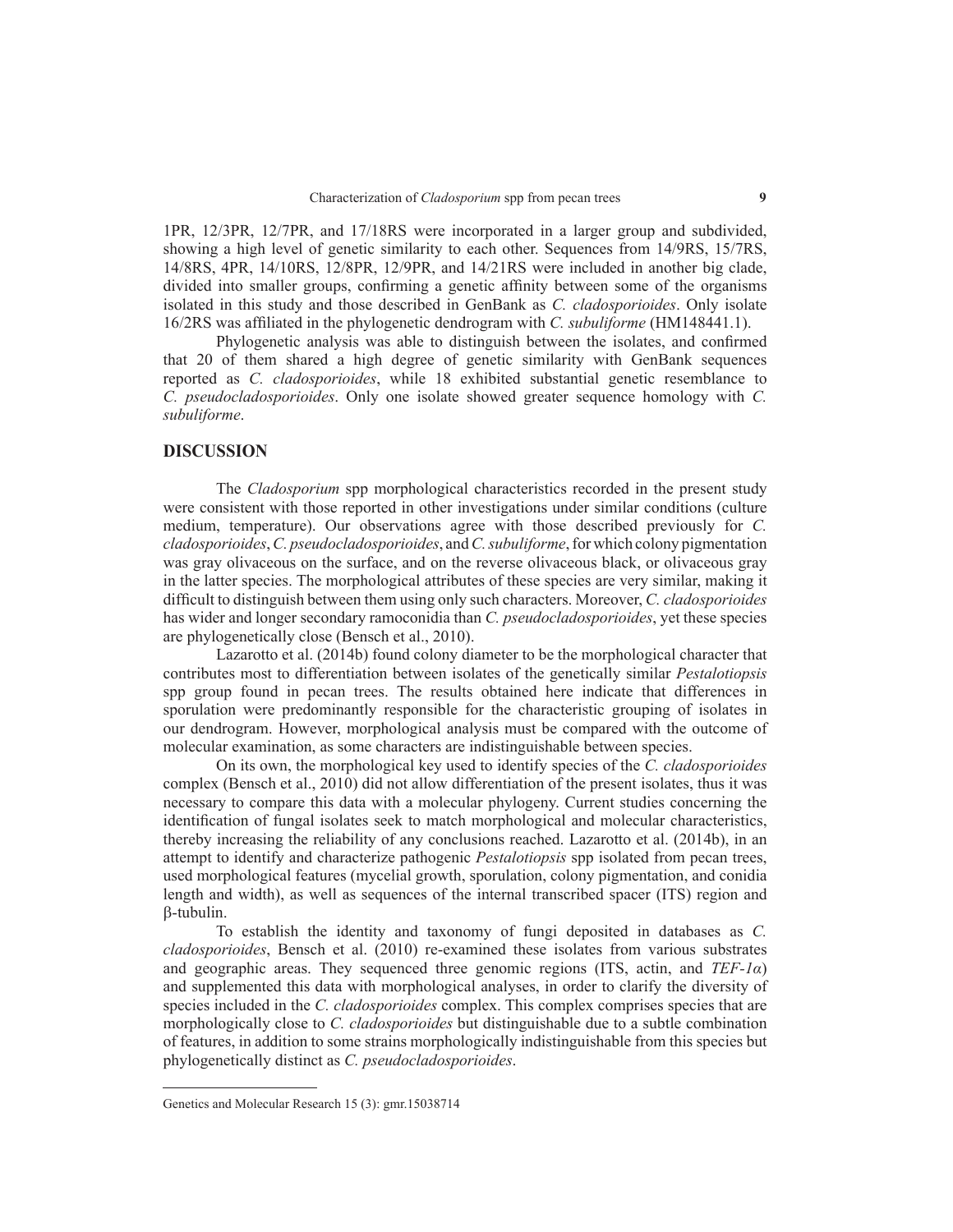Use of *TEF-1a* sequences allowed the effective identification and grouping of the isolates in the present study. It should be noted that in a previous analysis of three *Cladosporium* isolates, the ITS region was not sufficient to identify the species under examination. Braun et al. (2003) indicated that assessment of ITS sequences alone does not permit the molecular delimitation of *Cladosporium* species. Schubert et al. (2007) carried out molecular and morphological analyses of the *C. herbarum* complex, demonstrating that a multilocus approach based on five regions (rDNA ITS, actin, calmodulin, *TEF-1α*, and histone H3) results in greatly improved resolution, appropriate for species-level identifications.

Understanding the genetic diversity of a pathogen population is critical to breeding program strategies for the production of resistant crops, as reported by Bock et al. (2014) for the selection of scab-resistant germplasm. Apple scab, caused by *Venturia inaequalis*, was best characterized using knowledge of the genetic diversity among populations of species of the Venturiaceae family. Thus, molecular studies have provided new insights into the epidemiology and possible treatment of this disease (Xu et al., 2013). In pecan trees, *F. effusum* has been shown to be genetically diverse across the southeastern United States, with little evidence to differentiate between populations (Chen et al., 2014). Similarly, in the present study, phylogenetic analysis was fundamental to verify similarity among isolates of *Cladosporium* spp causing pecan leaf spot, which will facilitate future pathogenicity studies.

Given these results, it is of note that this represents the first example of pecan leaf spot worldwide to be caused by species of the *C. cladosporioides* complex not involving *F. effusum* (syn. *C. caryigenum*). However, this study was limited by the relatively small number of sampling areas. The examination of other orchards in southern Brazil is needed to further test for the presence of *F. effusum*, the recognized causative agent of pecan scab, in natural conditions.

#### **Conflicts of interest**

The authors declare no conflict of interest.

# **ACKNOWLEDGMENTS**

The authors thank Coordenação de Aperfeiçoamento de Pessoal de Nível Superior (CAPES) for granting a doctoral scholarship to the first author, and the CNPq for the PQ scholarship awarded to M.F.B. Muniz.

#### **REFERENCES**

Alfenas AC and Ferreira FA (2007). Inoculação de fungos fitopatogênicos. In: Métodos em fitopatologia (Alfenas AC and Mafia RG, eds.). Universidade Federal de Viçosa, Viçosa, 117-138.

Anilkumar TB and Seshadri VS (1975). *Cladosporium* leaf spot of sunflower. *Curr. Sci.* 44: 722.

- Beck A, Ritschel A, Schubert K, Braun U, et al. (2005). Phylogenetic relationships of the anamorphic genus *Fusicladium* s. lat. as inferred by ITS nrDNA data. *Mycol. Prog.* 4: 111-116. http://dx.doi.org/10.1007/s11557-006-0114-8
- Bensch K, Groenewald JZ, Dijksterhuis J, Starink-Willemse M, et al. (2010). Species and ecological diversity within the *Cladosporium cladosporioides* complex (Davidiellaceae, Capnodiales). *Stud. Mycol.* 67: 1-94. http://dx.doi. org/10.3114/sim.2010.67.01

Bensch K, Braun U, Groenewald JZ and Crous PW (2012). The genus *Cladosporium. Stud. Mycol*. 72: 1-401.

Berner DK, Smallwood EL, McMahon MB, Luster DG, et al. (2007). First report of leaf spot caused by *Cladosporium* 

Genetics and Molecular Research 15 (3): gmr.15038714